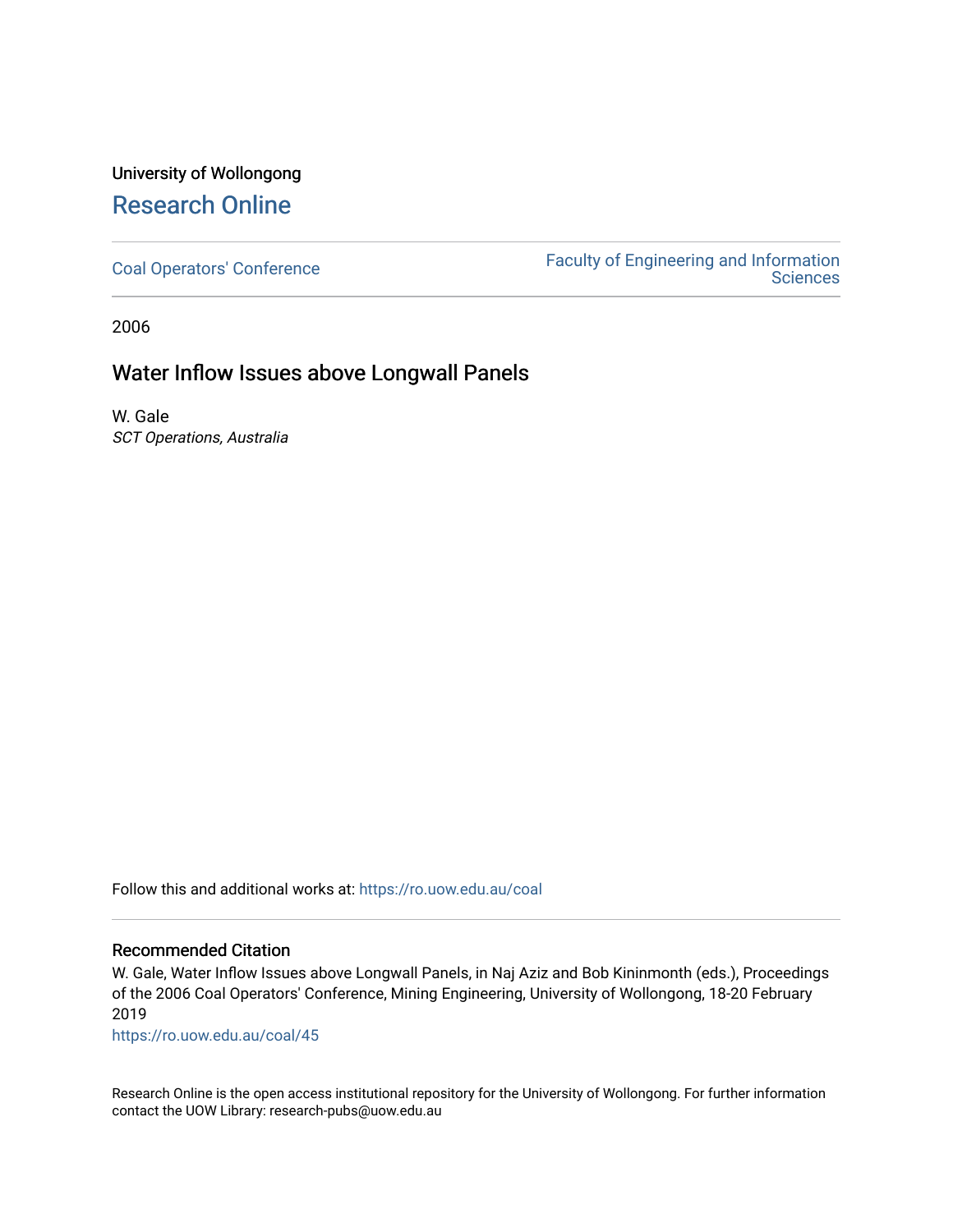# **WATER INFLOW ISSUES ABOVE LONGWALL PANELS**

## **Winton Gale<sup>1</sup>**

*ABSTRACT:* The aim of this paper is to discuss the issues which relate to surface water inflow through the fractured overburden above longwall panels. The information used is a combination of field experience and computer modeling. Computer models used in this study simulate the fracture process in the geological units throughout the overburden. Analysis of the mining induced fracture patterns and *in situ* joint patterns allows an estimation of the hydraulic conductivity within the overburden. The cubic flow relationship has been used in examples presented.

### **INTRODUCTION**

The occurrence of water inflow into longwall panels has been recognised and studied over a long period of time. Records of the inflow events and water make into mines allows a review and comparison methods of prediction.

Much of the published recorded information of water inflow has come from judicial inquiries and previous ACARP studies. Particularly useful information has been obtained from studies conducted in the Bowen Basin (Klenowski, 2000). Recent developments in computer modelling have allowed simulation of rock fracture, caving and stress redistribution about longwall panels with increasing confidence (Gale, Mark and Chen, 2004; Gale, 2004 and Gale, 1998). The models are being assessed against field monitoring and have significantly increased the understanding of caving related fractures and resultant hydraulic conductivity within the overburden.

The aim of this paper is to present an overview of the factors which relate to water inflow and those which may mitigate the impact of the fracture zones, which are created by longwall extraction. Published data and insights obtained from computer models are discussed.

#### **FIELD EXPERIENCE OF WATER INFLOW**

Experience of water inflow into mines has been reviewed in terms of the relationship between panel geometries and associated water inflow. The data collated is associated with ACARP Project (C13011).

The data is categorised in terms of confirmed inflow and no flow. The sites having flow may be based on actual inflow experience or piezometer monitoring data of the site which indicates the height at which inflow would occur. Sub-sets of the data have been collated for sites at which remedial repair has been conducted to provide a water resistant seal against future inflow. The term connection implies that surface water can enter the mine. It does not imply an inundation or direct connection via a single fracture.

The results of the study are summarised in Figure 1, for which the data is presented relative to depth and panel width. The results show that for situations of normal rock head, without significant aquacludes, panels with a width to depth ratio greater than one typically show confirmed connection. One site shows connection with a width to depth ratio of approximately 0.75. Panels with a width to depth ratio of less than 0.4 show no connection. The sites categorised as having aquacludes are those which have significant clay layers (i.e. 4 m+) between the aquifer and the normal rock section or have low permeability aqueous deposited silt layers above the normal rock section.

Examples of sites for which the existence of significant clay layers have controlled the inflow of water for geometries having width to depth ratios greater than one include Crinum Mine and is inferred for Gordonstone (Kestrel) Mine. These sites have significant sections of clay rich layers which are sufficiently compliant and have low permeability to maintain an effective seal between the water source and the fracture zone. These are relatively unique in the overall database.

 $\overline{a}$ 

*<sup>1</sup> SCT Operations Pty Ltd*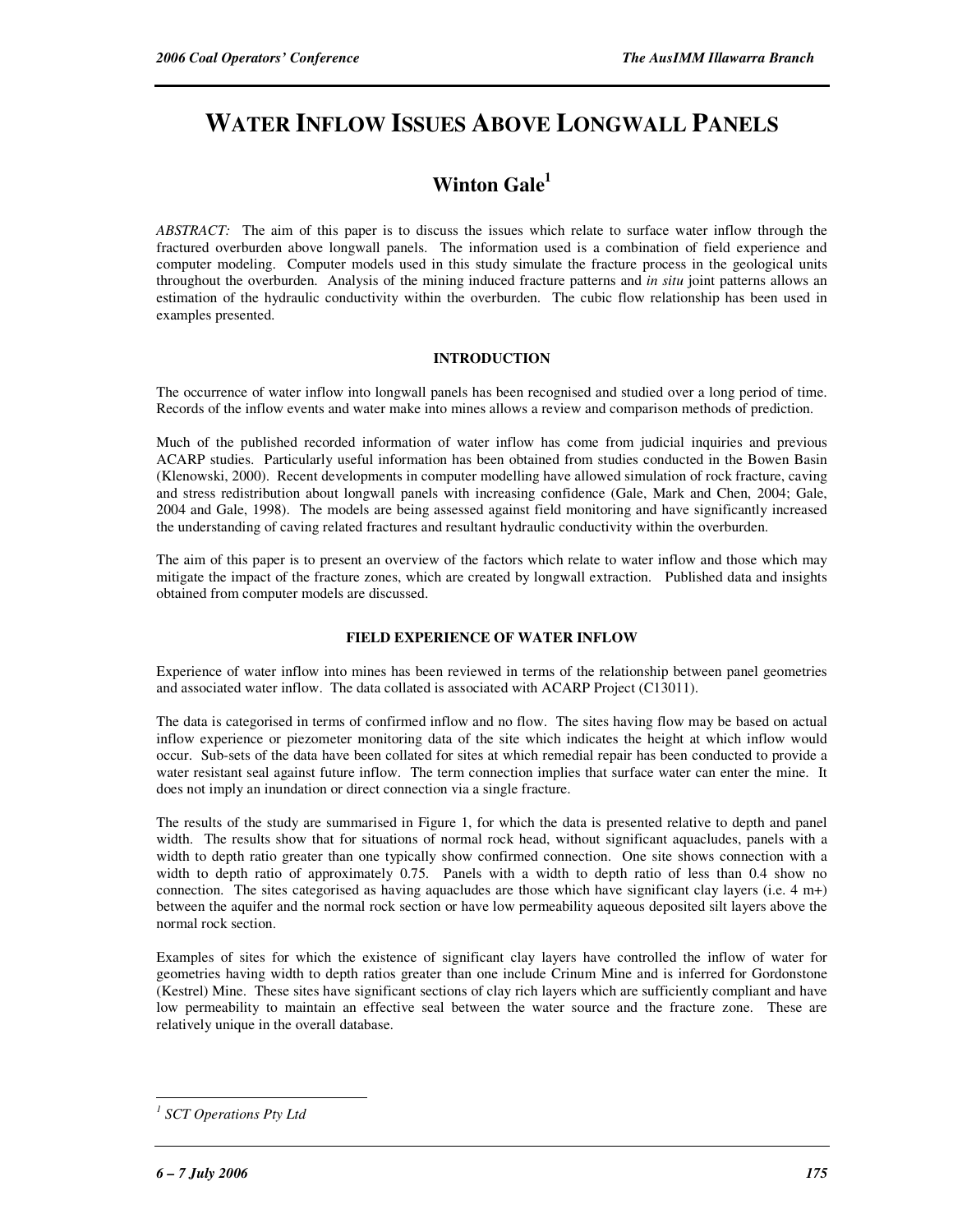

Similarly, sites at Oaky Creek for which inflow was noted were subsequently repaired by ripping and compacting the surface to perform as a low permeability membrane (generally 1e-8 m/s or less) above the fractured rock section.

The sites at Crinum, Gordonstone and Oaky Creek (repaired surface) are consistent with the concept of having a low permeability section which is able to control the flow between the water source and the mining induced fracture zone.

There are instances of ash dams for which limited flow occurs or which remain intact above extraction panels. The permeability of sub aqueous deposits within ash dams are typically low (1e-9 m/s or less) whereas the permeability of the overburden below the dam may be several orders of magnitude higher. Mannering Creek ash dam is one instance which was undermined by Wyee State Mine (Longwall 4) without major issue. It is not conclusive (to the author) as to whether it was breached and subsequently healed. This instance is viewed as an extension of the aquaclude scenario for which the compliance of the low permeability silt/clay lining is sufficient to survive the strains imposed by mining, or can subsequently "heal" the initial cracking. Mining under Lake Macquarie (Wyee longwall panels) has occurred without significant impact, however these occurrences are considered to fall within the aquaclude category rather than be part of the "normal rock section" data set. It is considered that the base of the lake is composed fine unconsolidated silts which have very low permeability characteristics.

Mining has occurred under the Pacific Ocean at Burwood Mine, however the mine geometry had a width to depth ratio less than 0.3.

Overall, it appears that for a "normal rock section" (without aquacludes), longwall panels with a width to depth ratio above one have a high probability of connection and inflow. Panels with a width to depth ratio less than approximately 0.4 have not exhibited any connection. Panels of width to depth of approximately 0.75 have exhibited connection. Unfortunately the data set is not sufficient to define the transition point in more detail.

#### **COMPUTER MODELLING INSIGHTS**

Computer modelling of overburden caving and its comparison to typical subsidence characteristics has been undertaken as part of the project. The results of this, in relation to the height of cracking and induced vertical conductivity, have been compared to the results presented above. This has involved taking a number of Hunter Valley geological sections and modelling the effect of different size longwall panels. In this way the height of cracking and the subsidence created can be compared to the regional subsidence experience and the potential for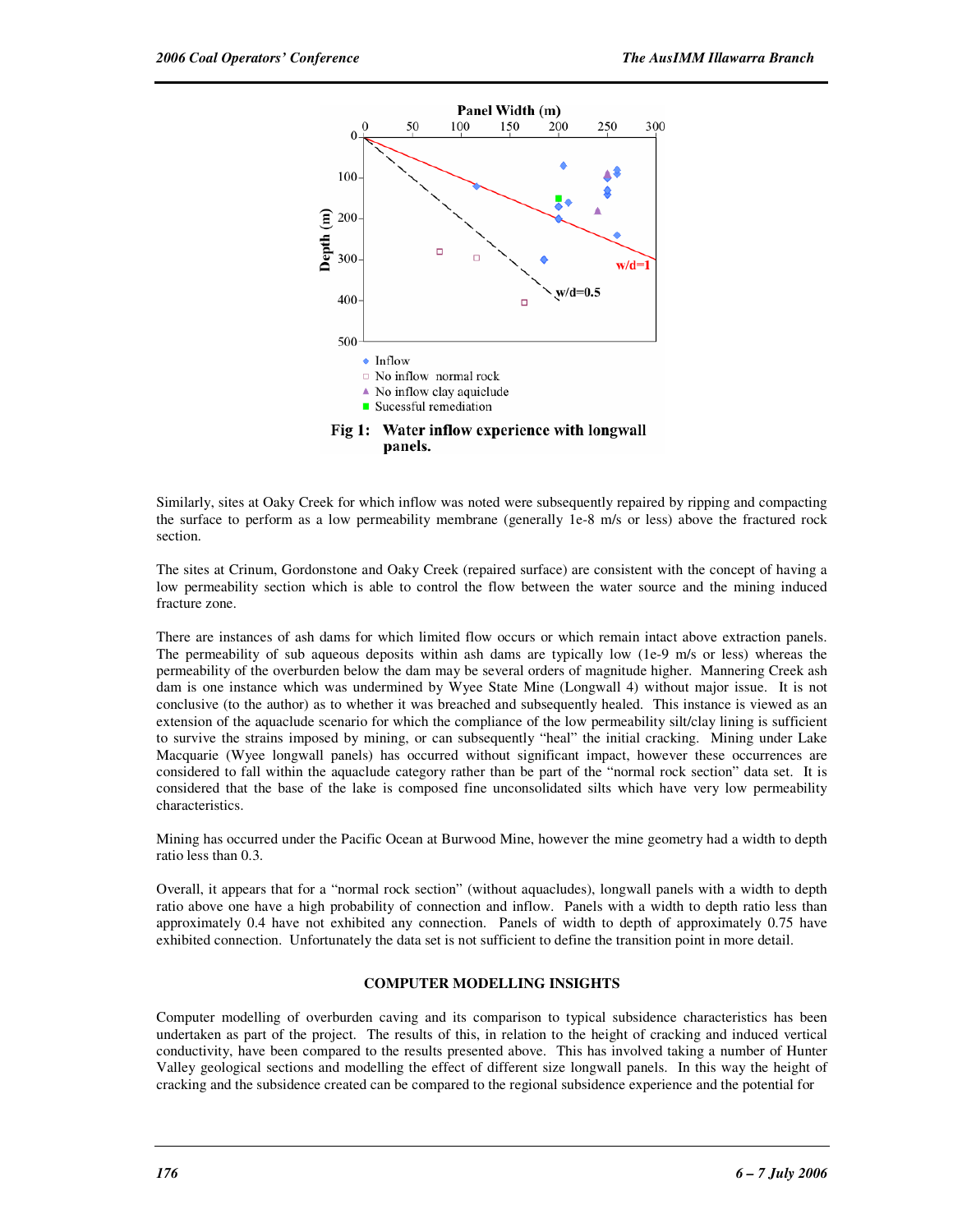inflow at different width of panel to depth of mining can be compared to the results presented in Figure 1. The depth of mining in the modelled data set ranged from 150 to 300 m.

The stress field is based on regional estimates and the overburden conductivity is based on regional data (Gale, 2004).

The model used is based on FLAC 4 code, and has coupled mechanical and fluid interaction, such that the water pressure and flow is modelled together with mechanical ground movements.

The subsidence obtained from the models is presented in Figure 2 together with the regional subsidence information of the published Newcastle and Western Coalfield. This data is presented in terms of percent maximum subsidence relative to width/depth of the panel. The modelled results are consistent with the regional data and confirm the models' ability to:

- i. simulate the overburden deformation characteristics in a suitable manner; and
- ii. simulate the goaf loading and compaction characteristics.



#### **OVERBURDEN CRACKING RELATIVE TO PANEL WIDTH**

The mode and extent of cracking within the overburden for panels of 0.5, 0.75 and 1 x depth are presented in Figure 3. This plot shows the overburden section together with the fracture distribution relating to each panel width. The results show that cracking connects to the surface for panels of 1.0 x depth. The 0.5 depth panel shows no connection and the 0.75 depth panel shows no connection but does display additional cracking between the main cracking zone and the surface. The 0.75 depth panel is considered to represent a transitional case.

The height of cracking relative to panel width is presented in Figure 4 and indicates that the height of cracking is the range of 1-1.2 times the panel width. Experience at other sites indicates that this range may extend depending on the geological characteristics.

#### **INTERPRETATION IN RELATION TO INFLOW**

The fracture networks created in the overburden will create a conductive network within the "Permian" rock (fractured rock above the extraction panel). However, it is important to assess the effect of recent sediments or soils on the surface when assessing the overall impact of the fracture networks created in terms of the inflow characteristics from surface or near surface sources.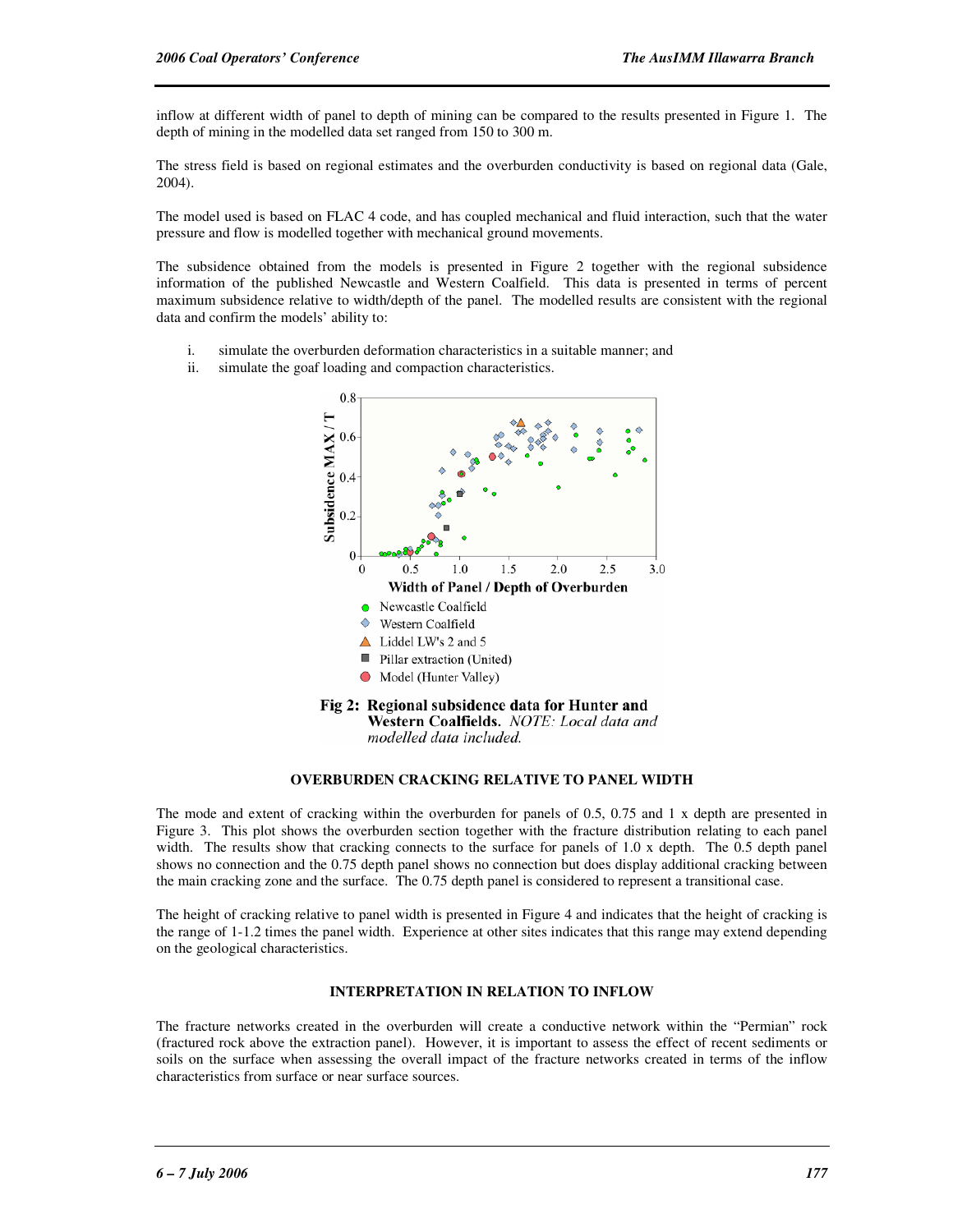

Fig 3: Height and mode of rock fracture for various panel widths.